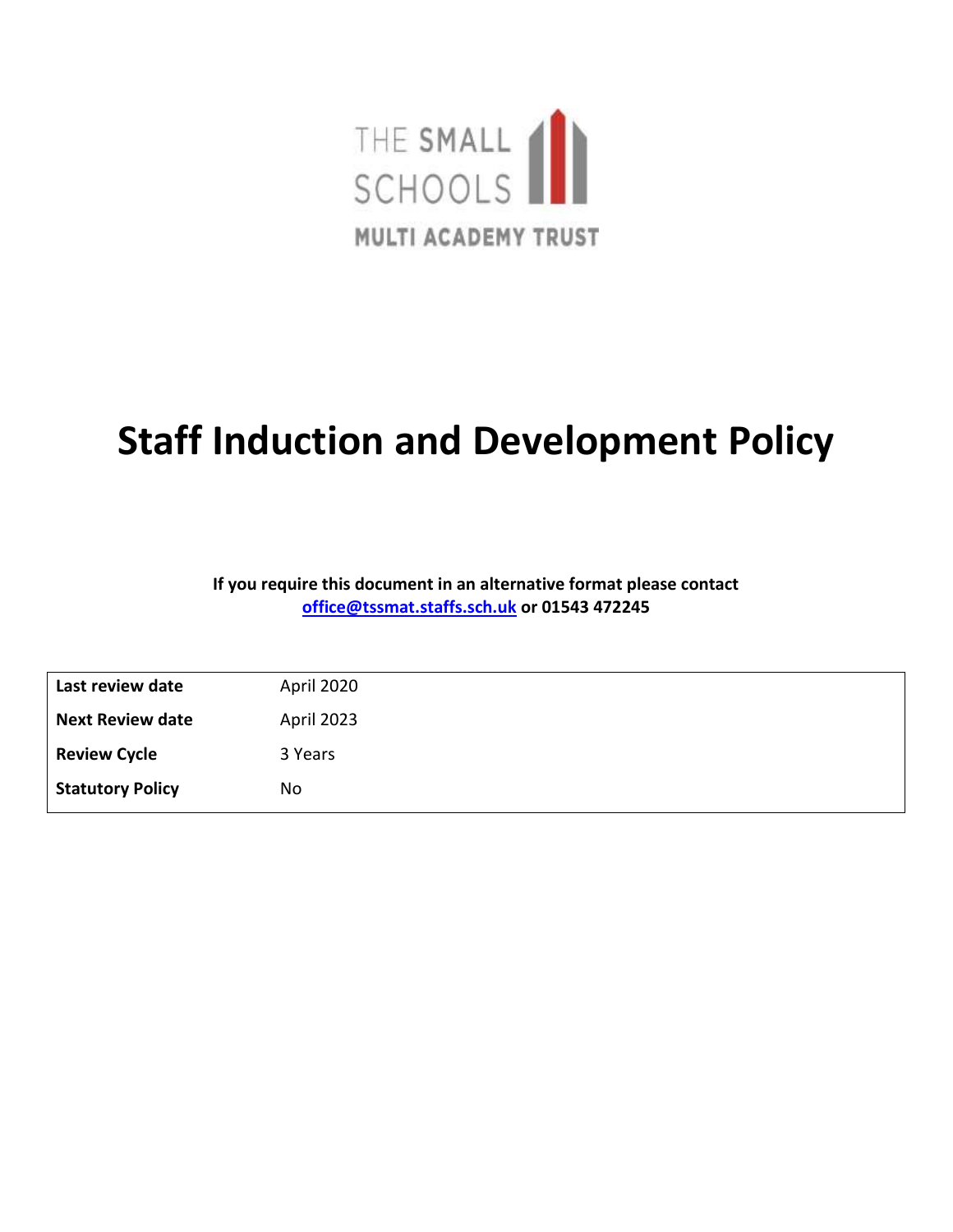## **Staff Induction & Development Policy**

Each new member of staff at The Small Schools Multi Academy Trust receives access to of all of the Trust's policies and procedures. Within the first month of their employment, the manager will discuss the practical implications of the Trust's policies and procedures with them. The new staff member will sign the **Induction Forms** to confirm that they have received their induction, and read and understood the Trust's policies.

All new staff will receive induction training which will include:

- Introduction to their colleagues, children and parents or carers.
- Tour of the premises including: identification of all fire exits, location of first aid kit and fire safety equipment, and information about the emergency evacuation procedures; outside play areas, fire assembly points, collection points at the school and identification of any known hazards.
- Thorough briefing about the Trust's safeguarding and child protection policy and procedures and about our Equal Opportunities policy and ethos.
- Thorough briefing about the Trust's data protection, and health and safety policies and procedures
- Location of Trust records and documentation, storage, toilets etc.
- Overview of all aspects of the day-to-day management and running of the relevant area of work
- Explanation of the Trust's obligation to comply with the Early Years Foundation Stage (EYFS).
- Explanation of the processes for appraisals, training and development, booking holidays, sickness absence, staffing rota, etc.

# **Coronavirus (Covid-19)**

For staff who are appointed during the coronavirus pandemic, our normal selection process was adjusted to comply with the social distancing advice issued by the government. This meant that some elements of skill such as teaching practice, were not able to be assessed as part of the process. Therefore, this will be assessed during the period of induction with the organisation. If during that assessment, any concerns are raised, they will be will discussed and appropriate support will be provided during the induction to ensure that organisational standards are met. Ongoing performance of newly recruited staff will be managed in accordance with the organisation's policies and procedures relating to performance.

#### **Development and training**

To ensure that staff development needs are being met, and that staff training and qualifications are meeting all statutory requirements, the requirements of the Trust and the Statutory Framework for the Early Years Foundation Stage, we provide all our staff with:

- a thorough induction process
- a system of regular appraisals and reviews
- opportunities for training and professional development.

We also keep an up to date record of staff qualifications and maintain a training development plan.

#### **Appraisals and reviews**

The line manager will hold an annual appraisal meeting with individual staff. The appraisal will reflect on progress and challenges over the previous year and identify current knowledge and skills, areas for future development and potential training needs.

The line manager will hold quarterly reviews with staff to monitor their professional development and their progress with regards to the targets set, and issues raised, during their annual appraisals.